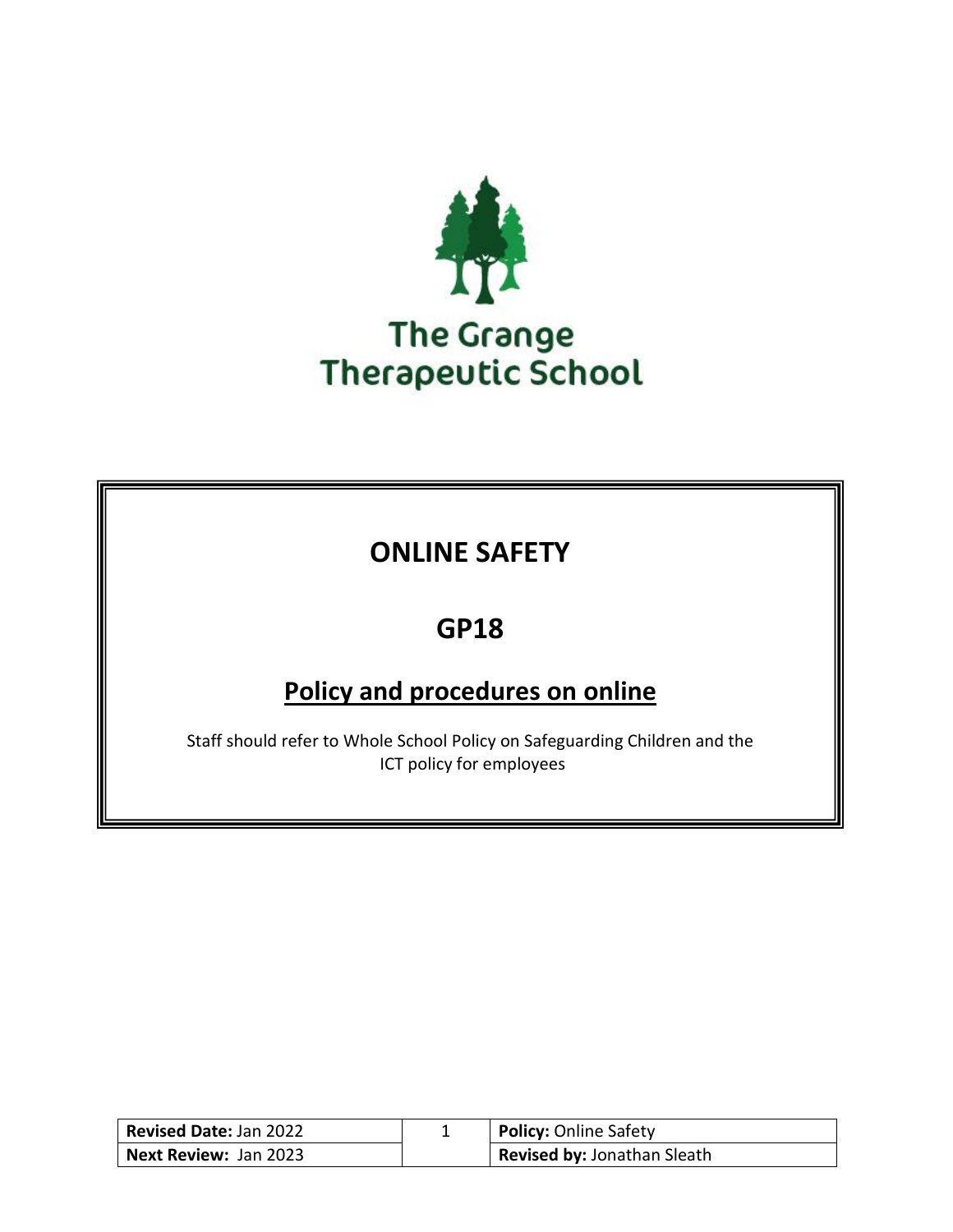#### **The Grange School Online Policy**

Online encompasses internet technologies and electronic communications such as mobile phones and wireless technology. It highlights the need to educate children and young people about the benefits and risks of using new technology and provides safeguards and awareness for users to enable them to control their online experiences.

The Online Safety Policy has been revised to reflect the need to raise awareness of the safety issues associated with electronic communications as a whole.

The Grange School's Online Safety policy will operate in conjunction with other policies including those for Safeguarding, Promoting Positive Behaviour, Anti-Bullying, and the Curriculum Policy.

#### **Online section of the School Safeguarding policy**

**17.1** The growth of different electronic media in everyday life and an ever developing variety of devices including PCs, tablets, laptops, mobile phones, webcams, etc. place an additional risk on our children.

**17.2** Internet chat rooms, discussion forums or social networks can all be used as a means of contacting children and young people with a view to grooming them for inappropriate or abusive relationships. The anonymity of the internet allows adults, often pretending to be children, to have conversations with children and in some cases arrange to meet them. Access to abusive images is not a 'victimless' act as it has already involved the abuse of children. The internet has become a significant tool in the distribution of indecent photographs of children and should be a concern to all those working with pupils at this school.

Pupils can engage in or be a target of cyber-bullying using a range of methods including text and instant messaging to reach their target. Mobile phones are also used to capture violent assaults of other children for circulation, or distributing indecent images of children (e.g. 'sexting' also known as 'youth produced sexual imagery'). There are useful publications and guidance for schools from the UK council for Internet Safety (UKCCIS) –

**17.3** The best protection is to make pupils aware of the dangers through curriculum teaching particularly PSHE and sex and relationship education.

#### End to end Online

Online safety depends on effective practice at a number of levels:

- Responsible ICT use by all staff and pupils; encouraged by education and made explicit through published policies (GP01, GP04, GP07 and it is in the staff induction document)
- Sound implementation of online policy in both administration and curriculum, including secure School network design and use
- Safe and secure broadband from ZEN including the effective management by Fortinet. Specific blocks are updated daily. Additional websites as identifies as inappropriate by staff can then be blocked by contacting IT support in Bolton.
- National Education Network standards and specifications.
- Specified authorities will be expected to ensure children are safe from terrorist and extremist material when accessing the internet in school, including by establishing appropriate levels of filtering.

| <b>Revised Date: Jan 2022</b> | <b>Policy: Online Safety</b>       |
|-------------------------------|------------------------------------|
| <b>Next Review:</b> Jan 2023  | <b>Revised by: Jonathan Sleath</b> |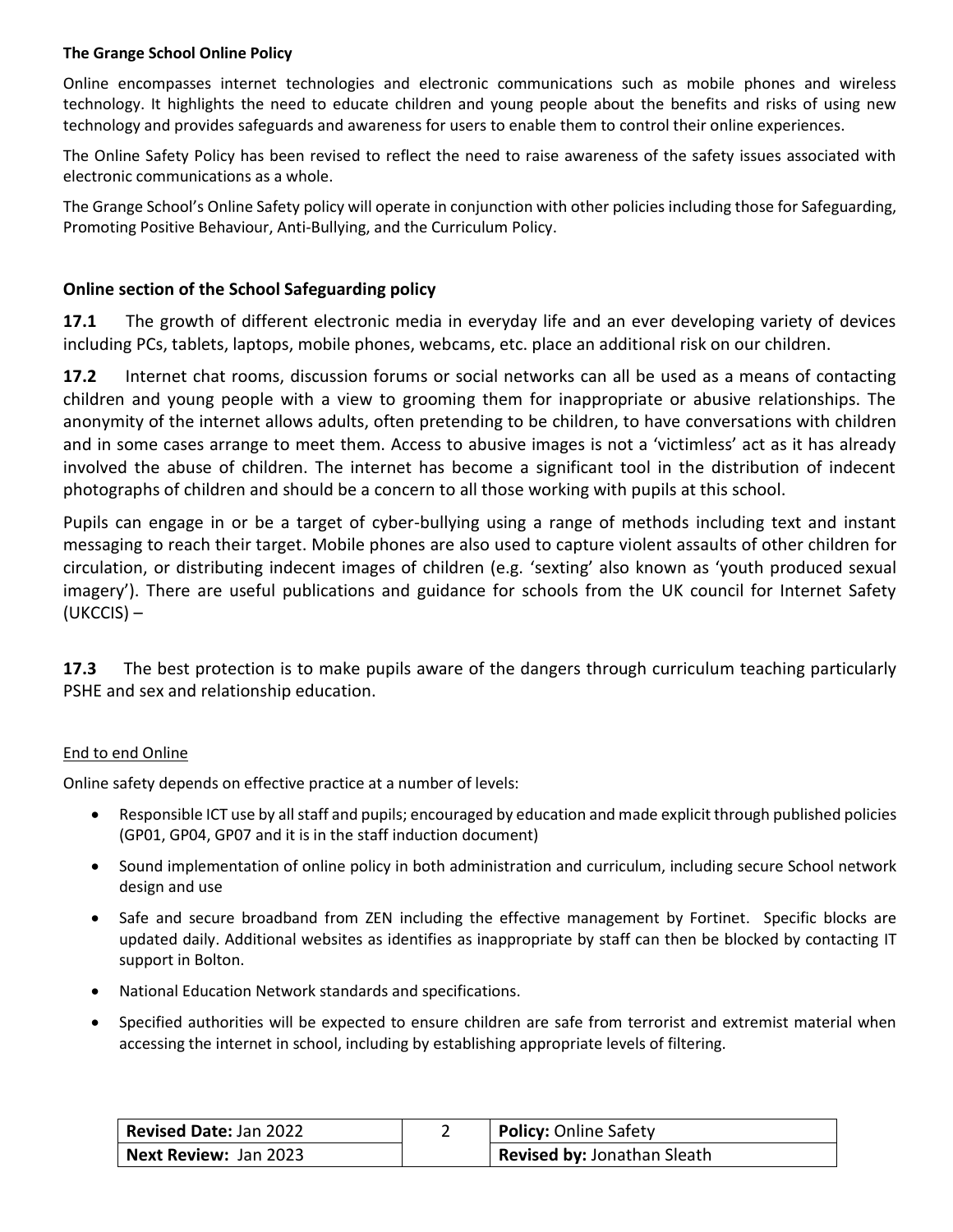#### Online policy

Why Internet use is important

- The Internet is an essential element in 21st century life for education, business and social interaction. The Grange School has a duty to provide pupils with quality Internet access as part of their learning experience
- Internet use is a part of the statutory curriculum and a necessary tool for staff and pupils.

#### Teaching and Learning

Internet use will enhance learning –

- School internet access will be designed expressly for pupil use and will include filtering appropriate to the age of pupils
- Pupils will be taught what Internet use is acceptable and what is not and given clear objectives for Internet use
- Pupils will be educated in the effective use of the Internet in research, including the skills of knowledge location, retrieval and evaluation.

#### Pupils will be taught how to evaluate Internet content

- The Grange Therapeutic School will ensure that the use of Internet derived materials by staff and by pupils complies with copyright law
- Pupils will be taught to be critically aware of the materials they read and shown how to validate information before accepting its accuracy.

#### Managing Internet Access

Information system security –

- The Grange Therapeutic School's ICT systems capacity and security are reviewed regularly
- Filtering is via 'Fortinet' and managed by ICT support provided by OFG.
- Virus protection is installed and updated regularly
- Security strategies are discussed with OFG.

#### Published content and The Grange School web site

- The contact details on the website should be The Grange Therapeutic School's address, e-mail and telephone number. Staff or pupils personal information will not be published
- The Head of School or nominee will take overall editorial responsibility and ensure that content is accurate and appropriate.

| <b>Revised Date: Jan 2022</b> | <b>Policy: Online Safety</b> |
|-------------------------------|------------------------------|
| <b>Next Review: Jan 2023</b>  | Revised by: Jonathan Sleath  |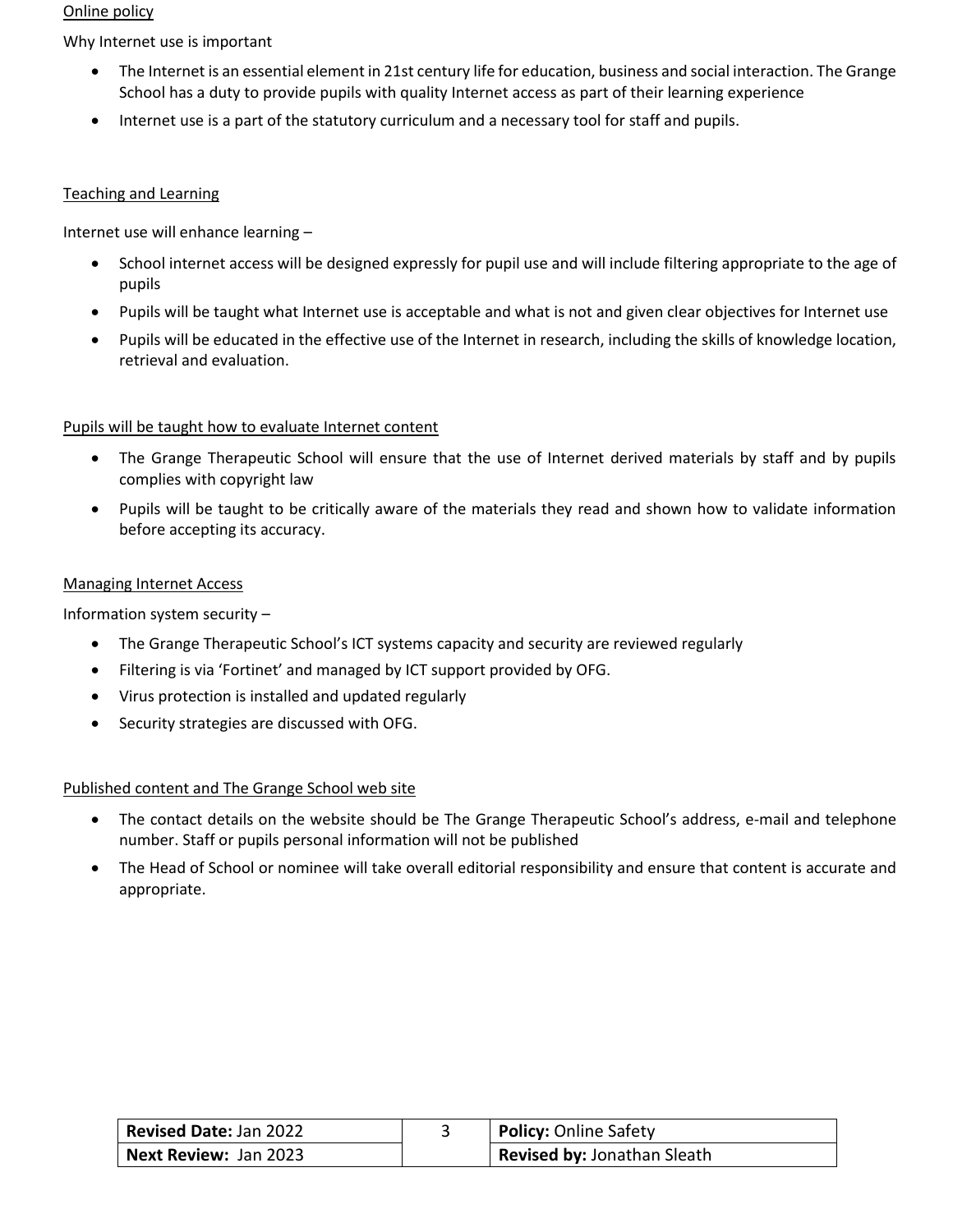#### Publishing pupil's images and work

- Photographs that include pupils will be selected carefully; used only with parental, carers or pupil's written permission
- Pupils' full names will not be used anywhere on the website, particularly in association with photographs
- Pupil's work can only be published with the permission of the pupil and parents.

#### Social networking and personal publishing

- The Grange Therapeutic School will block access to social networking sites
- Newsgroups will be blocked unless a specific use is approved
- Pupils are advised never to give out personal details of any kind which may identify them or their location
- Pupils are advised not to place personal photos on any social network space
- Pupils are advised on security and encouraged to set passwords, deny access to unknown individuals and how to block unwanted communications. Pupils should be encouraged to invite known friends only and deny access to others
- School leavers will be encouraged to contact the school using our website, but asked not to contact individual school staff on social networking sites
- The school will fully co-operate with any investigation following abusive use of the internet or social networking sites.

#### Managing filtering

- The Grange School ensure systems to protect pupils are reviewed and improved through use of 'Fortinet' and managed by IT support
- If staff or pupils discover an unsuitable site, it must be reported to ICT support
- The Senior Leadership Team will ensure that regular checks are made to ensure that the filtering methods selected are appropriate, effective and reasonable.

#### Managing videoconferencing and web cam

As yet videoconferencing is not used at The Grange Therapeutic School; however the following actions are identified as part of our safeguarding within our Online Safety policy –

- IP videoconferencing, School should check the broadband network to ensure quality of service and security
- Pupils should ask permission from the supervising member of staff before making or answering a videoconference call
- Videoconferencing will be appropriately supervised for the pupils' age.

| Revised Date: Jan 2022       | <b>Policy: Online Safety</b> |
|------------------------------|------------------------------|
| <b>Next Review: Jan 2023</b> | Revised by: Jonathan Sleath  |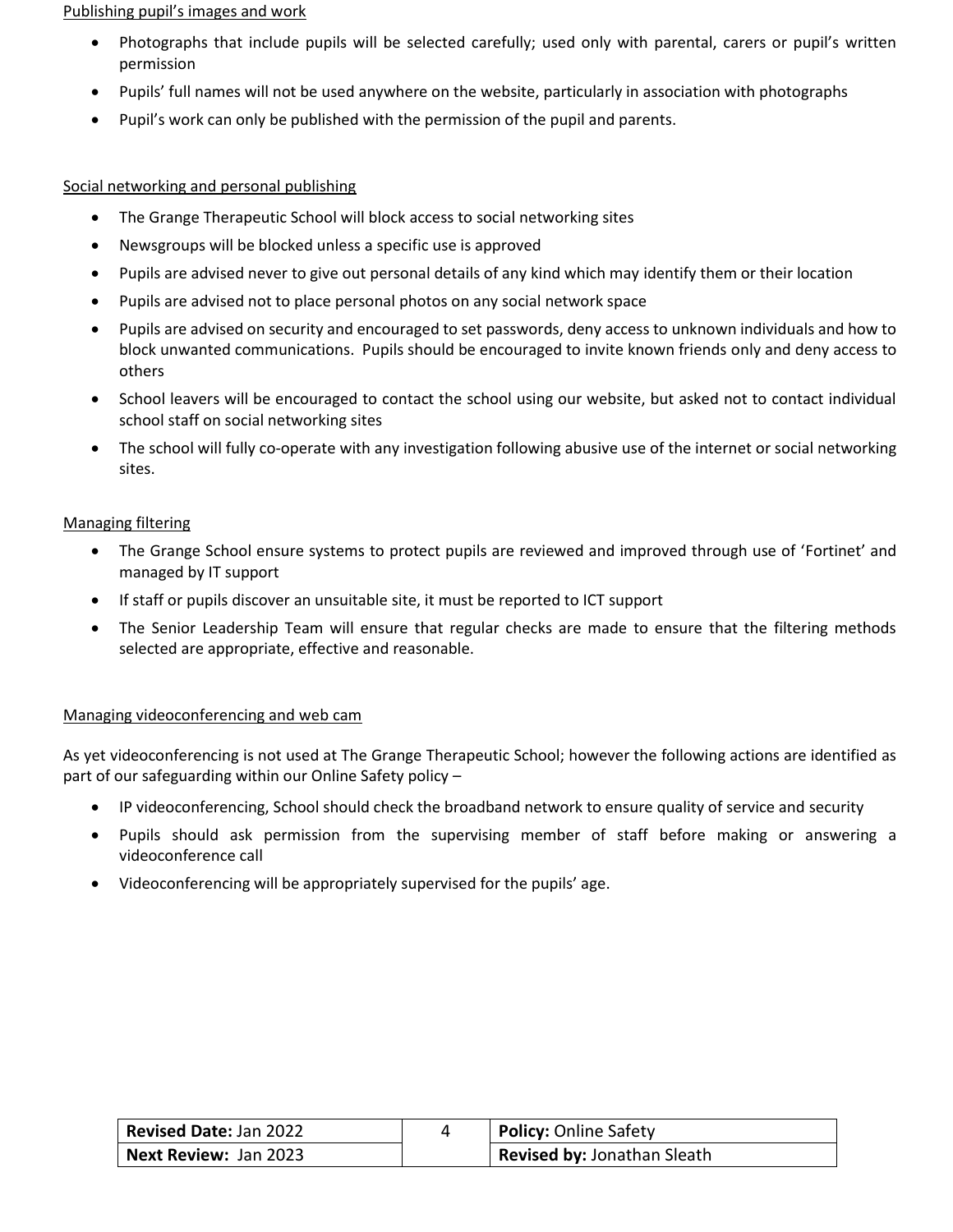#### Managing emerging technologies

- Emerging technologies will be examined for educational benefit and a risk assessment will be carried out before use in The Grange Therapeutic School is allowed
- Mobile phones will not be used during lessons or formal School time. The sending of abusive or inappropriate text messages is forbidden
- Staff may not use their own phone where contact with pupils/parents or carers isrequired. All telephone contact must be logged appropriately, in the house groups log or tutor contact logs. A brief record of the date time and content and signed.

#### Protecting personal data

Personal data will be recorded, processed, transferred and made available according to the Data Protection Act 1998.

#### Authorising Internet access

- All staff must read the ICT Acceptable Usage policy for employees (located in the staff handbook) before using any ICT resource belonging to The Grange Therapeutic School
- All staff and pupils are granted access to The Grange Therapeutic School's ICT via permission based protocols
- Pupils must accept internet access individually by agreeing to comply with the Online and Acceptable Use agreement. *Appendix 1*
- Parents will be asked to sign and return a consent form. *Appendix 2*

#### Assessing risks

- The Grange Therapeutic School will take all reasonable precautions to prevent access to inappropriate material. However, due to the international scale and linked Internet content, it is not possible to guarantee that unsuitable material will never appear on a The Grange Therapeutic School computer. Neither The Grange Therapeutic School nor Acorn Education and Care can accept liability for the material accessed, or any consequences of Internet access
- The Grange Therapeutic School will audit ICT use to establish if the Online Safety Policy is adequate and that the implementation of the Online Safety Policy is appropriate.

#### Handling online complaints within school

- Complaints of internet misuse will be dealt through the school complaints procedure
- Any complaint about staff misuse must be referred to the Head of School
- Complaints of a child protection nature must be dealt with in accordance with The Grange Therapeutic School safeguarding procedures. Annex G of the UKICCS document 'Sexting in schools and Colleges' gives guidance to school on responding to incidents of sexting.
- Pupils and parents will be informed of the complaints procedure
- Advice will be sought from our local police as required to establish procedures for handling potentially illegal issues.

| <b>Revised Date: Jan 2022</b> | <b>Policy: Online Safety</b> |
|-------------------------------|------------------------------|
| Next Review: Jan 2023         | Revised by: Jonathan Sleath  |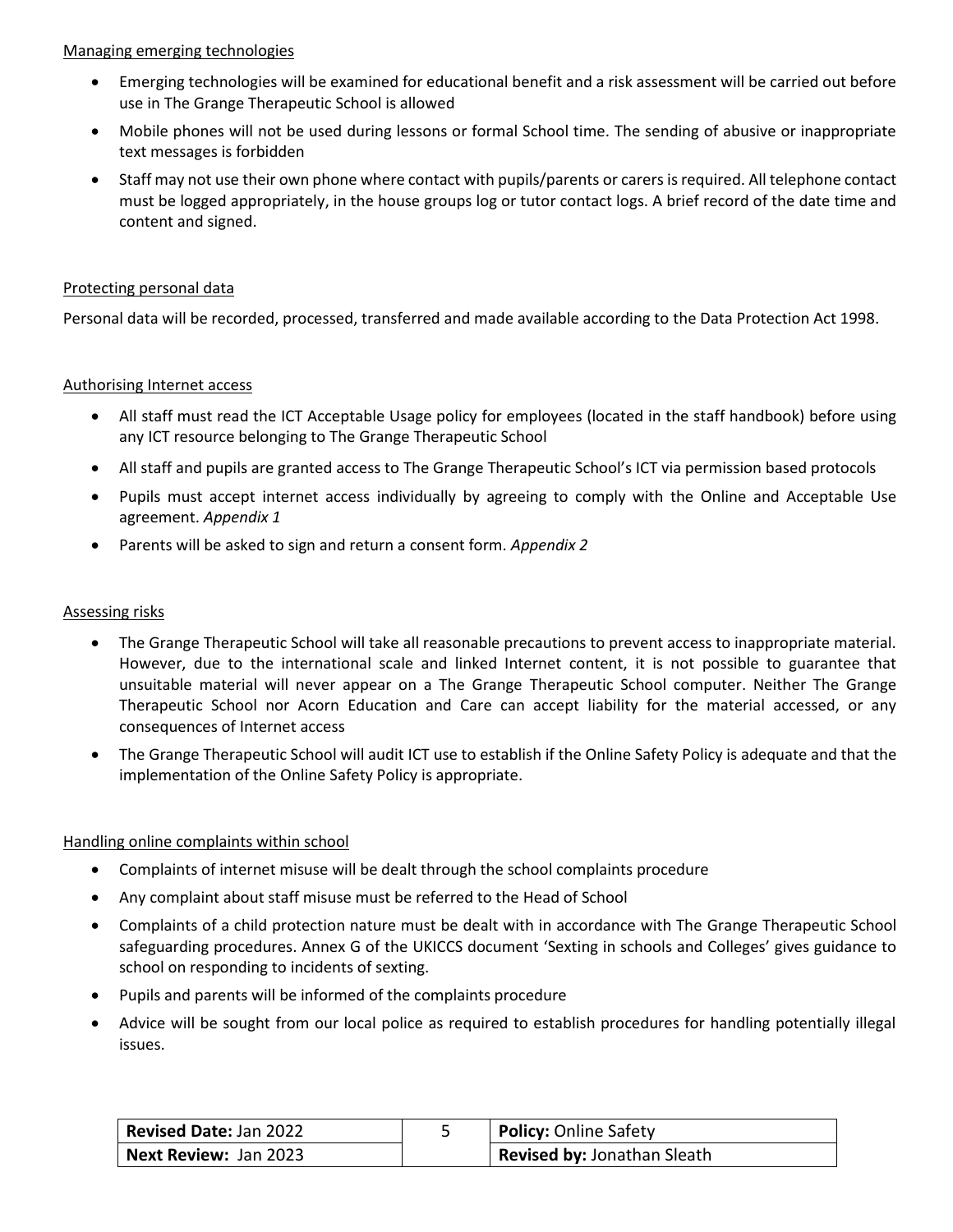• The school Lead Designated Safeguarding Lead is also the PREVENT lead for staff to report concerns of Extremism and radicalisation.

#### Introducing the Online Safety Policy to pupils

- All pupils are informed of Online guidelines during the admission process
- Online rules will be posted in all networked rooms (Appendix 1)
- Pupils will be informed that network and Internet use will be monitored
- The Grange Therapeutic School take part in Safer Internet Day using assemblies and lessons

#### Staff and the Online Safety Policy

- All staff will be asked to read The Grange Therapeutic School's Online Safety Policy as part of the staff induction process
- Staff should be aware that Internet traffic can be monitored and traced to the individual user. Discretion and professional conduct is essential. All staff can contribute towards this record
- The Staff Code of Conduct (GP07) and the Staff Handbook gives guidance for staff on their conduct and responsibilities for the E Safety of our students.

#### Enlisting parent/carer support

Parents/carers attention will be drawn to The Grange Therapeutic School's Online Policy by admission information, the prospectus and the school web site. Appendix 2

The Online co-ordinator is the Head of ICT and relays all concerns to Designated Safeguarding Lead for Child Protection. Our Online Policy has been written by The Grange Therapeutic School, using Government guidance and has been agreed by the Senior Leadership Team.

The Online Policy and its implementation will be reviewed annually.

Parents/Carers are further informed of Online Safety awareness through end of term letters.

#### Links to E- Safety and Internet Abuse guidance

#### **Sexting in Schools and Colleges: Responding to incidents and safeguarding young people**

[https://www.gov.uk/government/uploads/system/uploads/attachment\\_data/file/551575/6.2439\\_KG\\_NCA\\_Sexting\\_in](https://www.gov.uk/government/uploads/system/uploads/attachment_data/file/551575/6.2439_KG_NCA_Sexting_in_Schools_WEB__1_.PDF) [\\_Schools\\_WEB\\_\\_1\\_.PDF](https://www.gov.uk/government/uploads/system/uploads/attachment_data/file/551575/6.2439_KG_NCA_Sexting_in_Schools_WEB__1_.PDF)

#### **Police action in response to sexting**

[http://www.college.police.uk/News/College-news/Documents/Police\\_action\\_in\\_response\\_to\\_sexting\\_-](http://www.college.police.uk/News/College-news/Documents/Police_action_in_response_to_sexting_-_briefing_(003).pdf) [\\_briefing\\_\(003\).pdf](http://www.college.police.uk/News/College-news/Documents/Police_action_in_response_to_sexting_-_briefing_(003).pdf)

#### **Searching, screening and confiscation**

[https://www.gov.uk/government/uploads/system/uploads/attachment\\_data/file/554415/searching\\_screening\\_confisc](https://www.gov.uk/government/uploads/system/uploads/attachment_data/file/554415/searching_screening_confiscation_advice_Sept_2016.pdf) [ation\\_advice\\_Sept\\_2016.pdf](https://www.gov.uk/government/uploads/system/uploads/attachment_data/file/554415/searching_screening_confiscation_advice_Sept_2016.pdf)

| <b>Revised Date: Jan 2022</b> | <b>Policy:</b> Online Safety |
|-------------------------------|------------------------------|
| Next Review: Jan 2023         | Revised by: Jonathan Sleath  |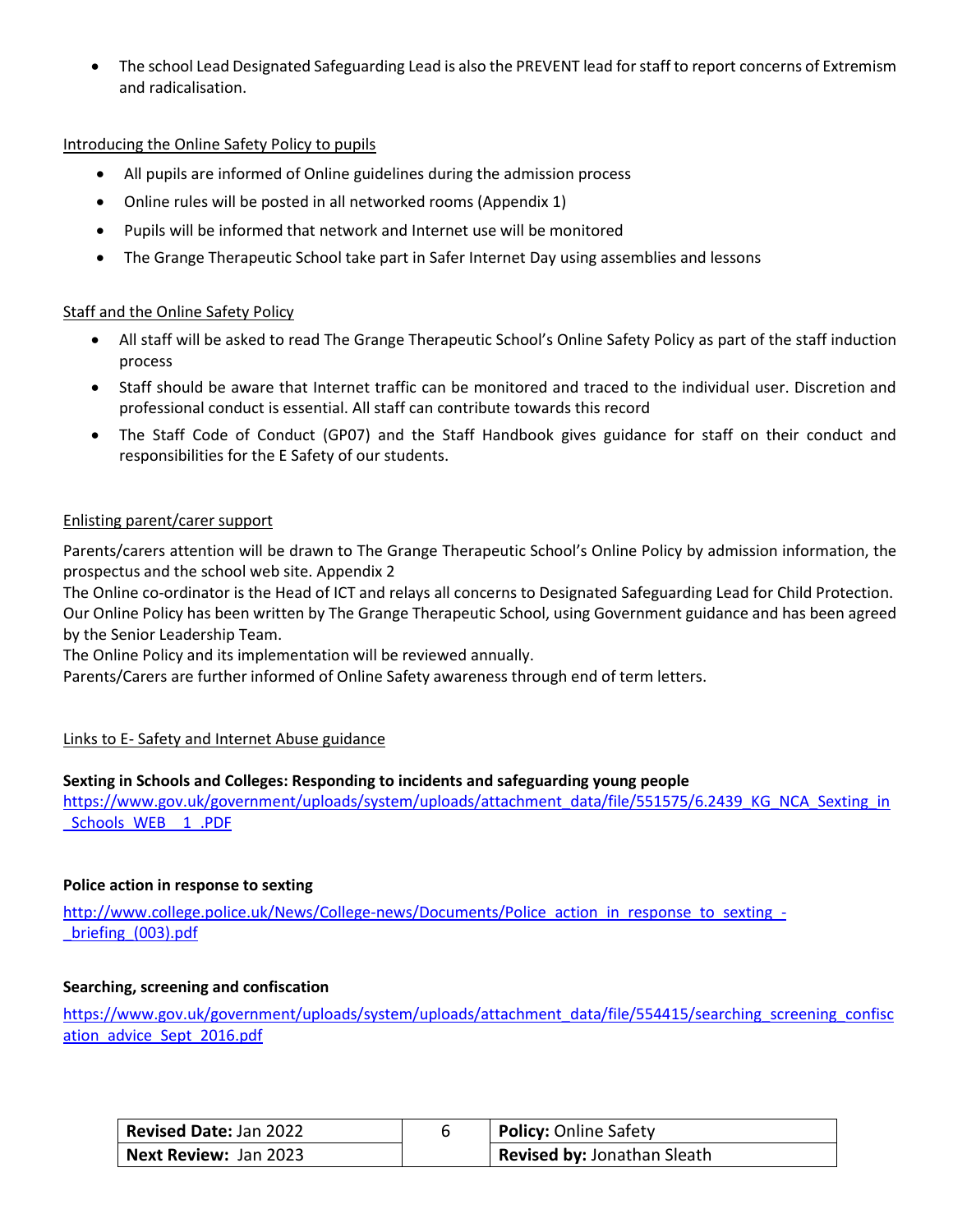



### **Acceptable Use Agreement / Online Rules**

- 1. I will only log on to the school network with my own user name and password
- 2. I will follow the schools ICT security system, will not reveal my passwords to anyone and make sure I change them regularly
- 3. I will make sure that all ICT communications with pupils, teachers or others is responsible and sensible
- 4. I will be responsible for my behaviour when using the Internet. This includes resources I access and the language I use
- 5. I will not deliberately browse, download, upload or forward material that could be considered offensive or illegal. If I accidentally come across any such material I will report it immediately to my teacher
- 6. I will not give out any personal information such as name, phone number or address. I will not arrange to meet someone unless this is part of a school project approved by my teacher
- 7. I will not download or install software on school technologies
- 8. Images of pupils and/ or staff will only be taken, stored and used for school purposes in line with school policy and not be distributed outside the school network without permission
- 9. I will ensure that my online activity, both in school and outside school, will not cause my school, the staff, pupils or others distress
- 10. I will respect the privacy and ownership of others' work on-line at all times
- 11. I will not attempt to bypass the internet filtering system
- 12. I will support the school approach to online safety and not deliberately upload or add any images, video, sounds or text that could upset or offend any member of the school community
- 13. I will only use ICT systems in school, including the internet, email, digital video, mobile technologies, etc., for school purposes
- 14. I understand that all my use of the Internet and other related technologies can be monitored and logged, and can be made available to my teachers
- 15. I understand that these rules are designed to keep me safe and that if they are not followed, school sanctions will be applied and my parent/carer may be contacted.







| <b>Revised Date: Jan 2022</b> | <b>Policy: Online Safety</b>       |
|-------------------------------|------------------------------------|
| Next Review: Jan 2023         | <b>Revised by: Jonathan Sleath</b> |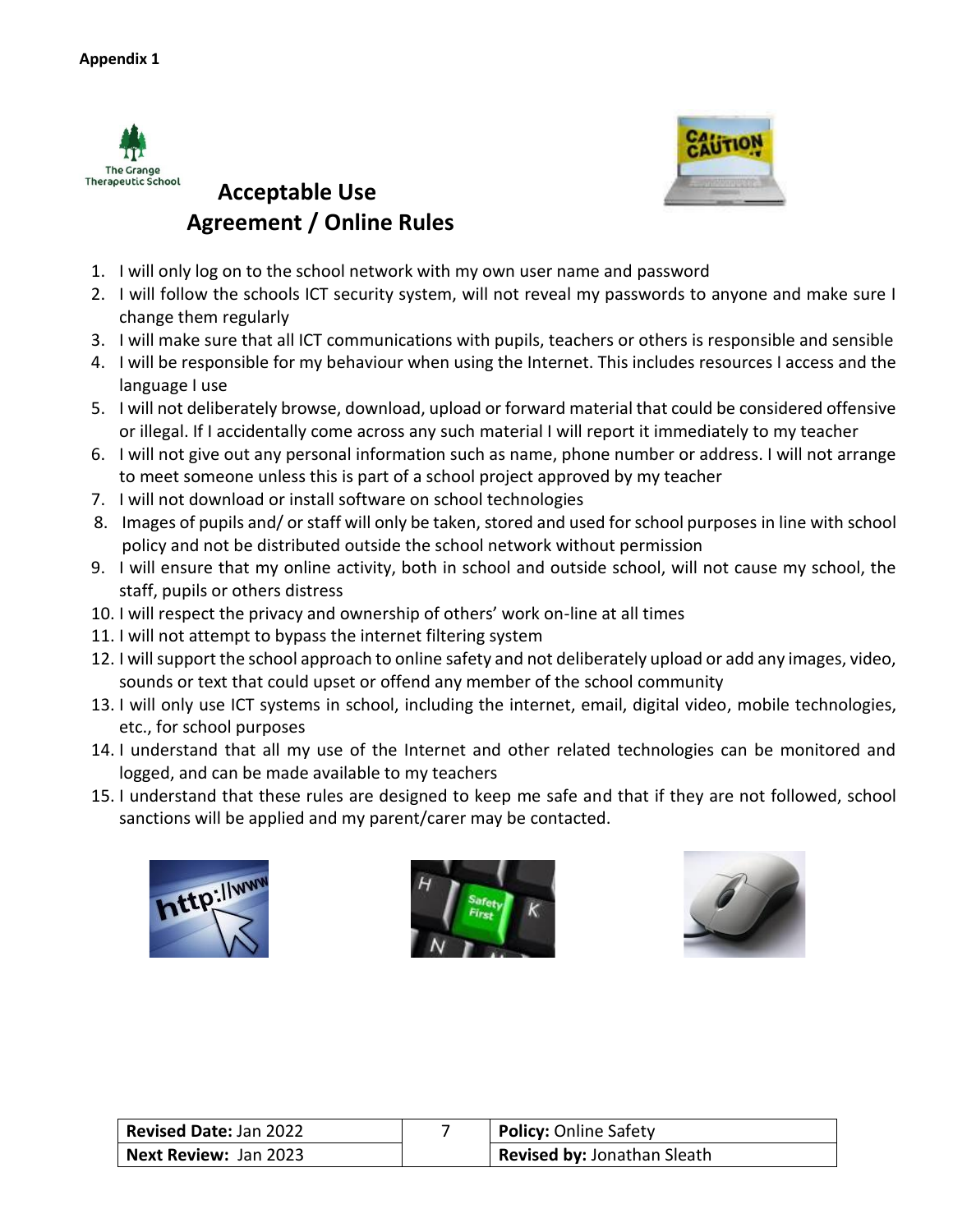**Appendix 1**

| <b>Revised Date: Jan 2022</b> | <b>Policy: Online Safety</b>       |
|-------------------------------|------------------------------------|
| Next Review: Jan 2023         | <b>Revised by: Jonathan Sleath</b> |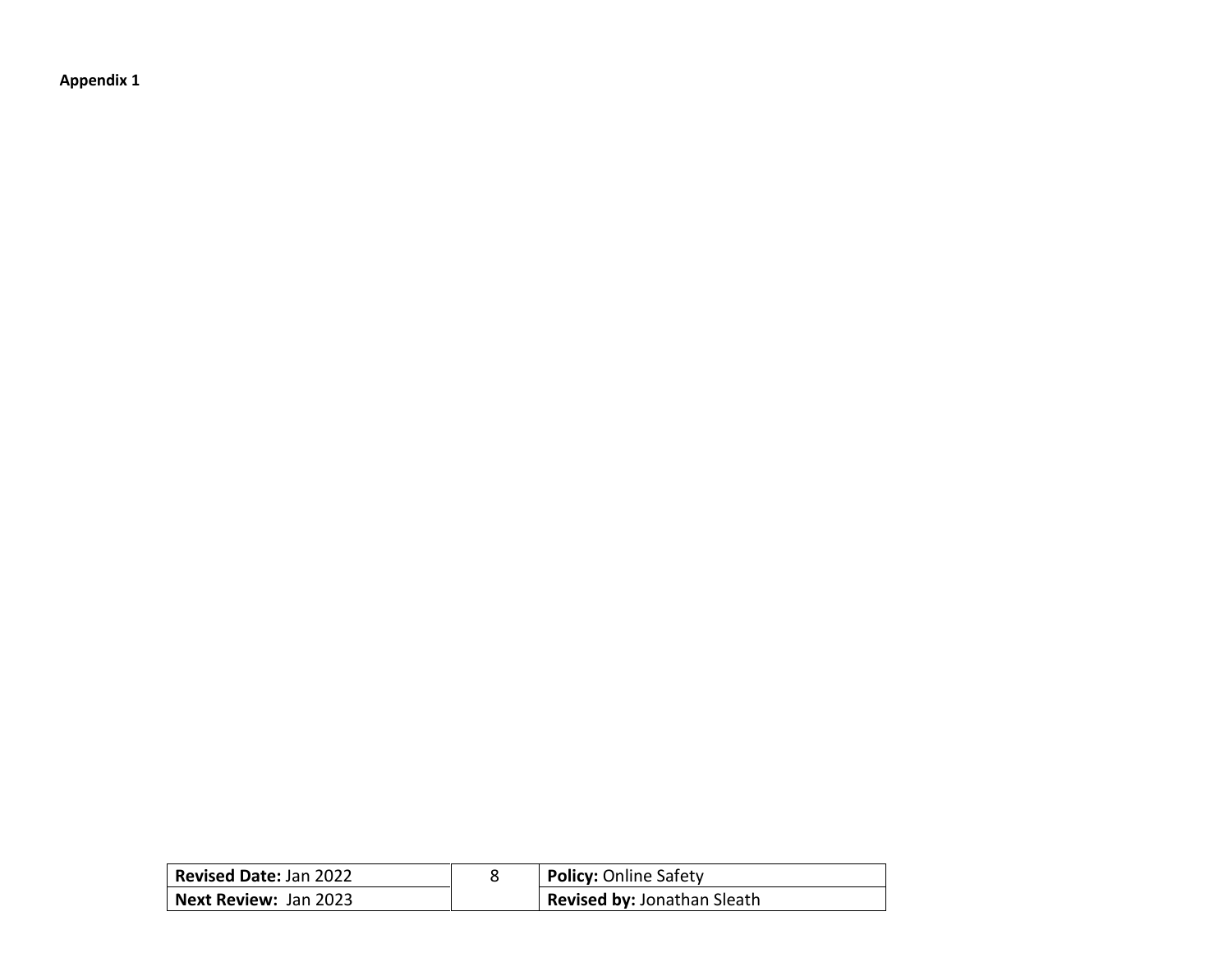- We ask permission before using the Internet
- We only use websites that an adult has chosen
- We tell an adult if we see anything we are uncomfortable with
- We immediately close any webpage we not sure about
- We never give out personal information or passwords
- We never arrange to meet anyone we don't know
- We do not use Internet chat rooms.

| <b>Revised Date: Jan 2022</b> | <b>Policy: Online Safety</b> |
|-------------------------------|------------------------------|
| <b>Next Review: Jan 2023</b>  | Revised by: Jonathan Sleath  |